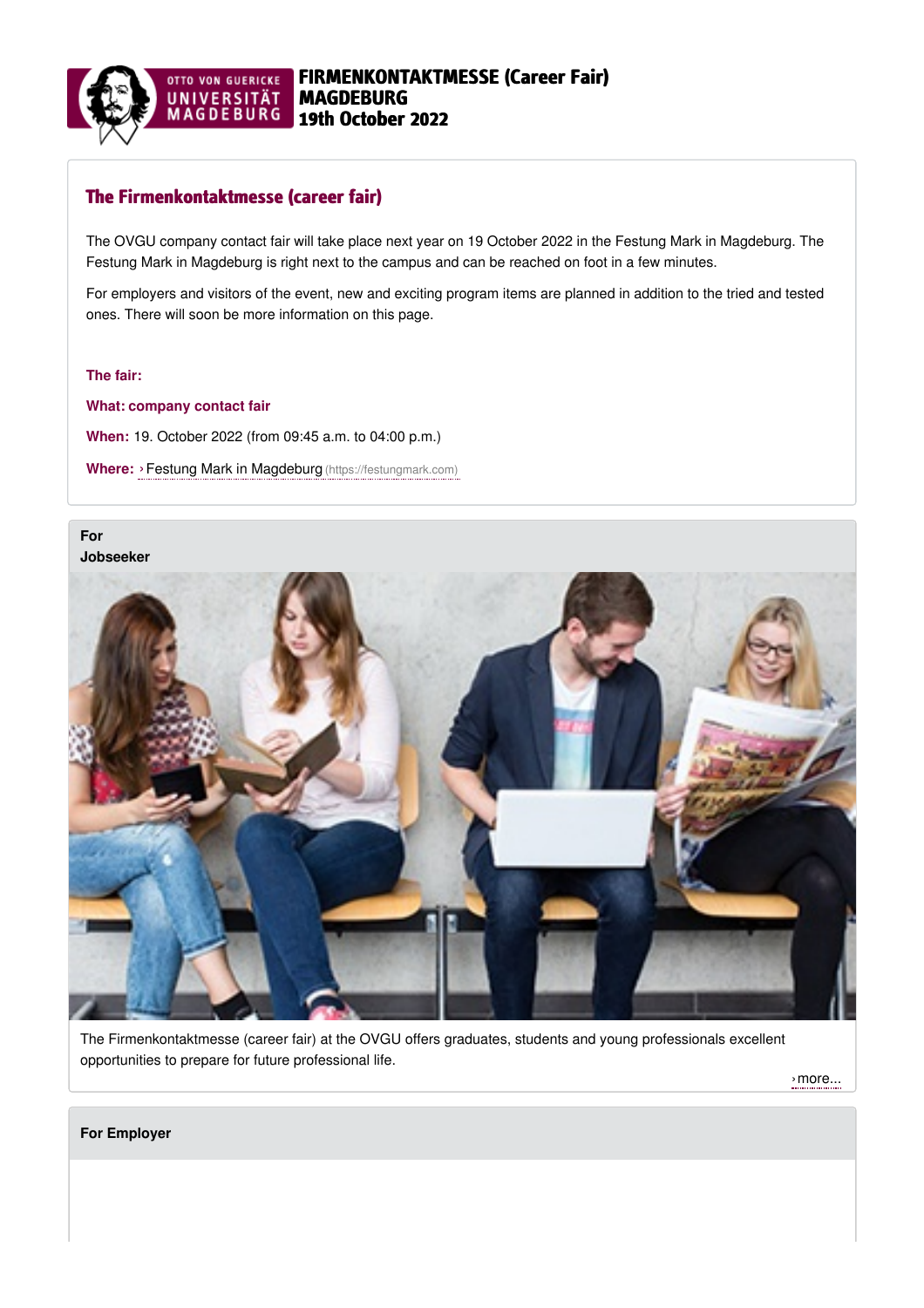

As a company or participating exhibitor at the company contact fair, we offer you a comprehensive range of services.

[›more...](https://www.firmenkontaktmesse.ovgu.de/firmenkontaktmesse/en/Employer.html)



An exciting and interactive programme awaits all participants of the company contact fair.

[›more...](https://www.firmenkontaktmesse.ovgu.de/firmenkontaktmesse/en/Schedule.html)

**JOBTEASER - the OVGU job portal**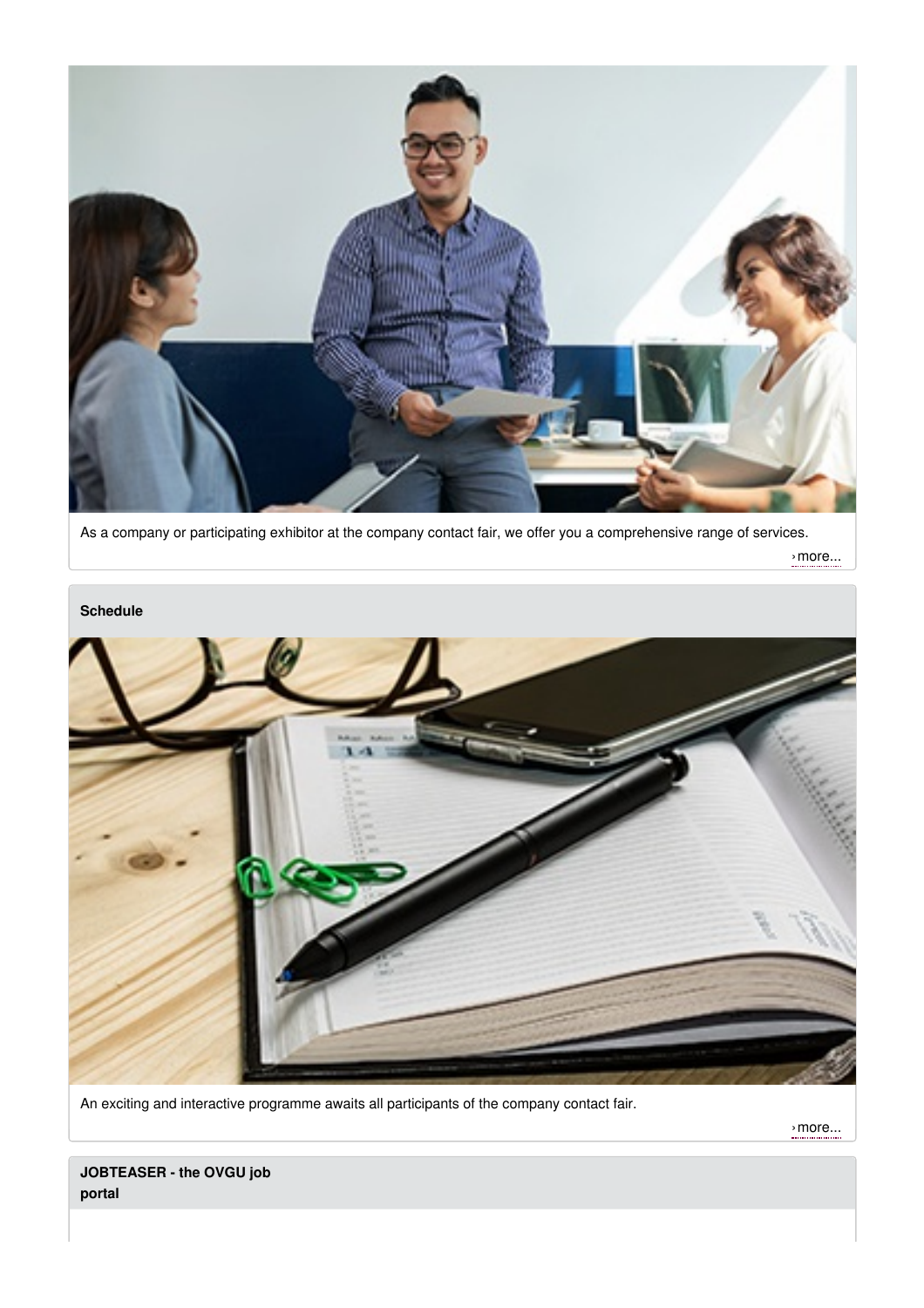

Find the job that suits you. Registration takes place via your OVGU account.

›Click here to join the job portal [JOBTEASER](https://ovgu.jobteaser.com/de/users/sign_in?back_to_after_login=%2F)

## **The [exhibitors](http://www.firmenkontaktmesse.ovgu.de/Die+Messe/Die+Aussteller.html)**



Overview about the employers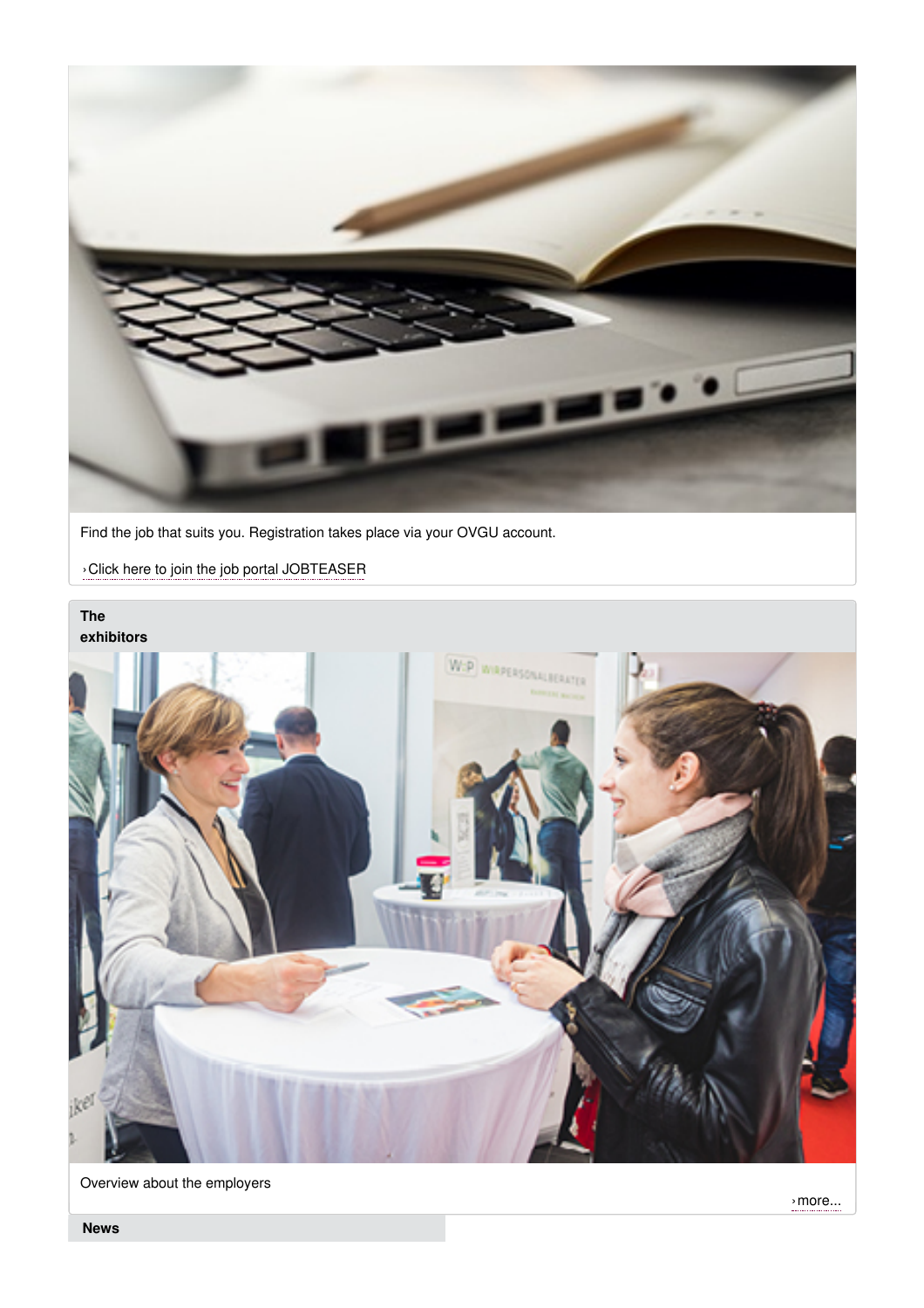**[Impressions](https://www.firmenkontaktmesse.ovgu.de/firmenkontaktmesse/en/News/That+was+the+Company+Contact+Fair+2021_+Impressions+and+more-p-716.html) of the career event at Otto von Guericke University Magdeburg**

**[Firmenkontaktmesse](https://www.firmenkontaktmesse.ovgu.de/firmenkontaktmesse/en/News/Firmenkontaktmesse+%28Career+Fair%29+on++DIGITAL+ways.html) (Career Fair) on DIGITAL ways**

**Warning notice about EXPO GUIDE, MULPOR Company, [International](https://www.firmenkontaktmesse.ovgu.de/firmenkontaktmesse/en/News/Warning+notice.html) Fairs Directory and other dubious providers**

**[Firmenkontaktmesse](https://www.firmenkontaktmesse.ovgu.de/firmenkontaktmesse/en/News/New+Design.html) (career fair) - new design**

›[more...](https://www.firmenkontaktmesse.ovgu.de/firmenkontaktmesse/en/News.html)



Join the OVGU-Career Services. Registration via your OVGU account.